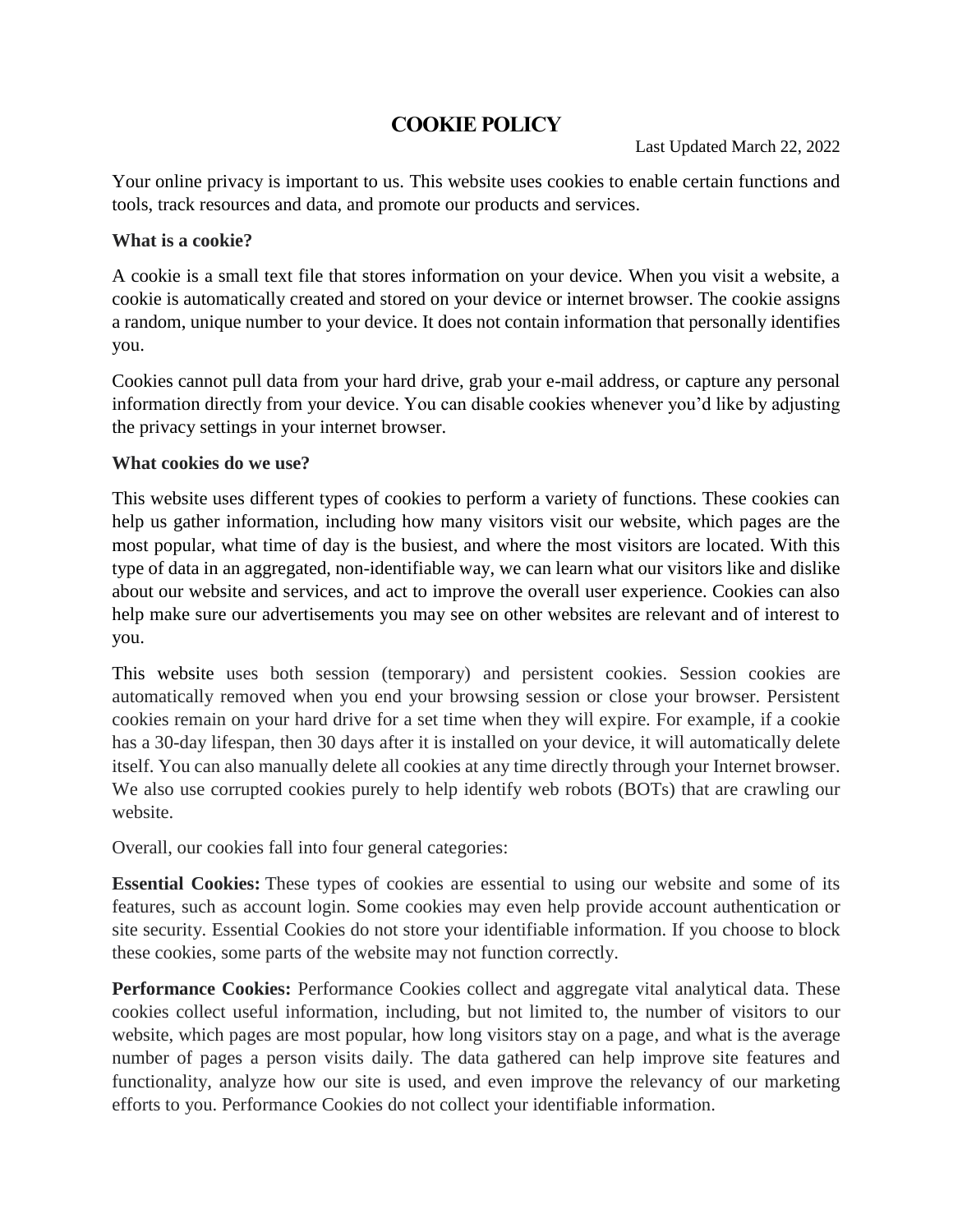We also share information about your use of our website for analytical purposes through cookies. Online tools that analyze website data use Performance Cookies to provide reports on a website's traffic and user base. As an example, Google Analytics uses Performance Cookies to share with websites where their traffic comes from (clicking an advertisement, typing the URL directly into their browser, clicking a button on an e-mail, etc.), what devices and operating systems are most popular, and where visitors are located. For more on what information Google Analytics collects and how it processes data, please [click here.](http://www.google.com/policies/privacy/partners/) Please note that we are not responsible for the content of external websites.

**Functional Cookies:** Functional Cookies allow websites to improve the user experience. These cookies enable our website to remember specific choices made by you (such as pre-filling fields for your username, language, or region) and provide enhanced functionality and features. Functional Cookies may be set by us or by third party providers whose services we have added to our website.

**Targeting Cookies:** Targeting Cookies and pixels can help serve up relevant advertisements, track the success of e-mail marketing, or analyze the efficiency of different advertisement campaigns. For example, we might use Targeting Cookies and third party companies to share relevant information so that visitors are shown advertisements that are of interest to them on other websites. These cookies can also be used to limit the number of times a visitor is shown the same advertisement.

We also allow third parties to place cookies on our websites. The information collected through these cookies can provide us with information that may be of interest to visitors based on their activities on our websites. These targeting cookies do not directly store personal information (such as names or e-mail addresses), but store unique identifiers that identify a particular visitor's browser and/or device to us and these third parties.

## **Do I have to accept all of the cookies to use this website?**

No. You have the right to choose whether or not to accept cookies. Therefore, you can accept all, some, or none of our cookies. However, since cookies are an integral part of how our website works, please note that if you decline or delete any of our cookies, it could affect the appearance and functionality of our website and your user experience.

By default, most Internet Browsers will accept all cookies. Through your browser you should be able to disable and manage cookies.

Some popular browsers offer additional guidance on how to manage cookies:

- Google [Chrome](https://support.google.com/accounts/answer/61416?co=GENIE.Platform%3DDesktop&hl=en)
- [Firefox](https://support.mozilla.org/en-US/kb/enable-and-disable-cookies-website-preferences)
- [Safari](https://support.apple.com/kb/index?q=cookies&src=globalnav_support&type=organic&page=search&locale=en_US)
- Microsoft [Edge](https://privacy.microsoft.com/en-us/windows-10-microsoft-edge-and-privacy)
- Microsoft Internet Explorer